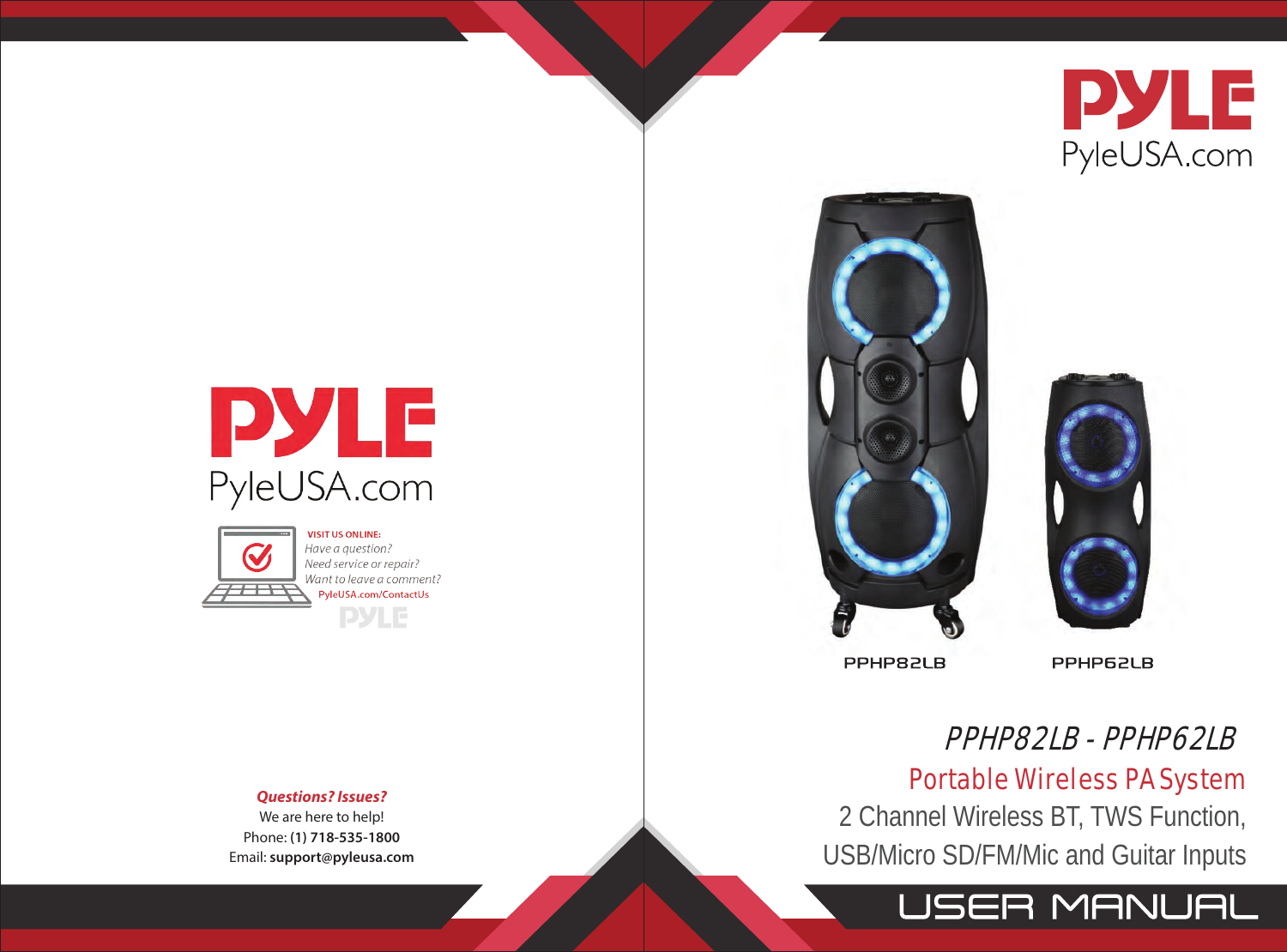### *WARNING*



1. **DO NOT** place objects on top of the device, as objects may scratch the device.



2. **DO NOT** expose the device to dirty or dusty environments.



- 3. **DO NOT** insert any foreign objects into the device.
- 4. **DO NOT** expose the device to strong magnetic or electrical field.





6. Please check with your Local Authority or retailer for proper disposal of electronic products.

- 7. **DO NOT** disassemble the device. Only a certified service technician should perform repair.
	- 8. The device has apertures to disperse heat. **DO NOT** block the device ventilation, the device may become hot and malfunction as a result.

*Illegal operation may cause personal injury, which could be fatal and may cause damage to property.*

# *Control Board Functions*

# **REMOTE CONTROL**

- **1.** UNIT STANDBY MODE **2.** CHOOSE SIGNAL INPUT **3.** INCREASE MUSIC VOLUME
- **4.** NEXT SONG/CHANNEL
- **5.** DECREASE MENU VOLUME
- **6.** DECREASE MUSIC VOLUME
- **7.** INCREASE MENU VOLUME
- **8.** MUTE
- **9.** REPEAT
- **10.** PLAY/PAUSE KEY
- **11.** PREVIOUS SONG/CHANNEL
- **12.** MENU



- **H (-14---+14) Music "treble" volume adjustment,**
- **b (-14---+14) Music "bass" volume adjustment,**
- **N1 (00---30) Microphone volume adjustment,**
- **EC (0---10) Microphone echo volume adjustment,**
- **R200 N2 (00---30) Guitar volume adjustment,**
- **HIU (0---30) Music main volume adjustment**

# **TWS FUNCTIONS**

### For increase sound effect, our unit provides TWS function as follows:

**Step-1:** Turn ON BT mode on your device and Wireless PA System. **Step-2:** Press and hold one of control board/remote control " $\blacktriangleright$  " button more than 3'S, and you will hear "**didi**", unit will start to connect the other unit automatically, then pair your device BT, now you could enjoy stereo sound, and adjust one unit volume will affect the other unit.

#### **Remark:**

- 1. After connection, press and hold again one of control board/remote control " " button more than 3'S, you will hear "**didi**", unit's TWS dis-connection.
- 2. TWS connection's distance is about 32.8 in. without obstacle.

# *Control Board Functions*